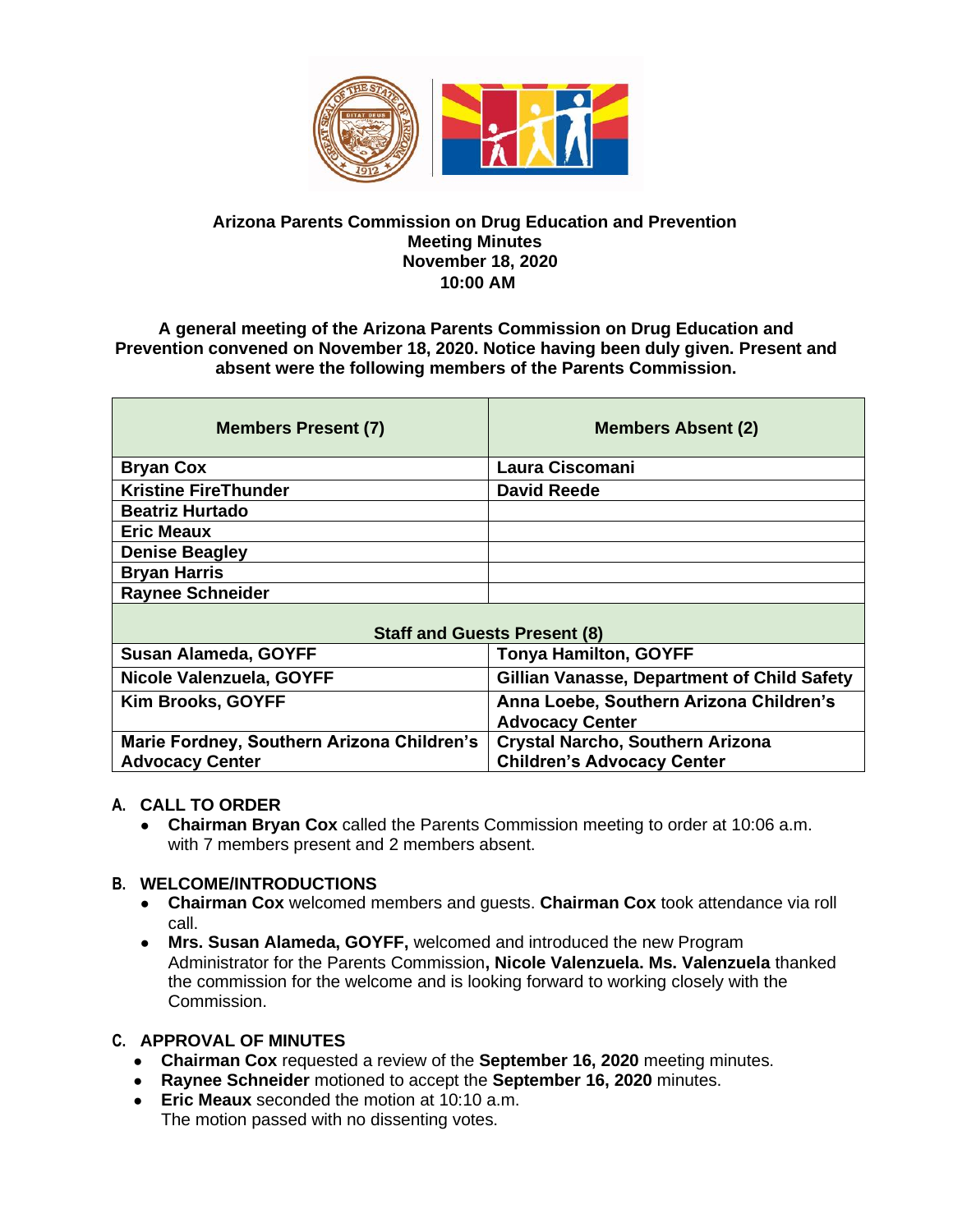# **D. Ms. Gillian Vanasse, Department of Child Safety (DCS)**

**Chairman Cox shared** that November is National Adoption month. The Parents Commission on Drug Education and Prevention invited presenters to share about the landscape of foster and adoption in Arizona.

**Chairman Cox** welcomed and introduced **Ms. Gillian Vanasse,** Assistant Director for Foster Care and Post Permanency Support at DCS.

**Ms. Vanasse,** after sharing the mission and vision of DCS, reported the current statistics related to child abuse reports received by the department.

## ● **Communications & Reports to the Hotline:**

- o **School Based:** Reports received from May-June 2020 are significantly less than expected due to virtual learning and children being on break for the summer.
- o **Law Enforcement:** There has been an increase in the number of law enforcement reports that are considered "high priority" and have a more significant need for immediate intervention.
- o **CARS vs. Child Entries:** The department found that there has been an increase in the number of Court Authorized Removals (CARS) petitions ordered by the court.
- o **Children in Out-of-Home Care**: **Ms. Vanasse** reported that there were over 20,000 children in DCS care in 2014-2015 and as of October 2020 there are approximately 13,500 children in care.
- o **0-17 year olds in Out-of-Home Care:** 45 % are in Kinship (Unlicensed) Care, 39% are in Foster Care, and 15% are in Congregate Care, Independent Living, or other. **Ms. Vanasse** stated that a priority of the department is to reduce the number of children placed in congregate care and have them placed in a family-like setting with kinship or a foster home placement.
- o **18-21 year olds in Out-of-Home Care: Ms. Vanasse** reported that youth ages 18-21 are provided the opportunity to receive support for life skills, employment, and education through a variety of Young Adult Programs.
- o **Children receiving in-home services:** DCS conducted virtual visitation and services during quarantine and have been back to in-person visitation and services since May 30, 2020, except when there is a high-risk circumstance for the families.There have been 2,978 youth successfully reunified with their family between March 1, 2020 and October 25, 2020.
- **Service Referral Waitlist: Ms. Vanasse** stated that the department makes efforts to connect families with the services and resources needed and there has been an increase in individuals on waitlists for services.
- **Shared Parenting: Ms. Vanasse** shared that the program was launched in April 2020 to bridge the communication between birth families and caregivers in an effort to build connected relationships for improved transitions home. **Ms. Vanasse** reported that these relationships between families are especially important when Substance Abuse is a challenge for the birth family.
- **Supporting Caregivers: Ms. Vanasse** reported that the current need that has been identified by the Department is for licensed foster homes, specifically for older youth, sibling groups, and youth with behavioral health or medical needs.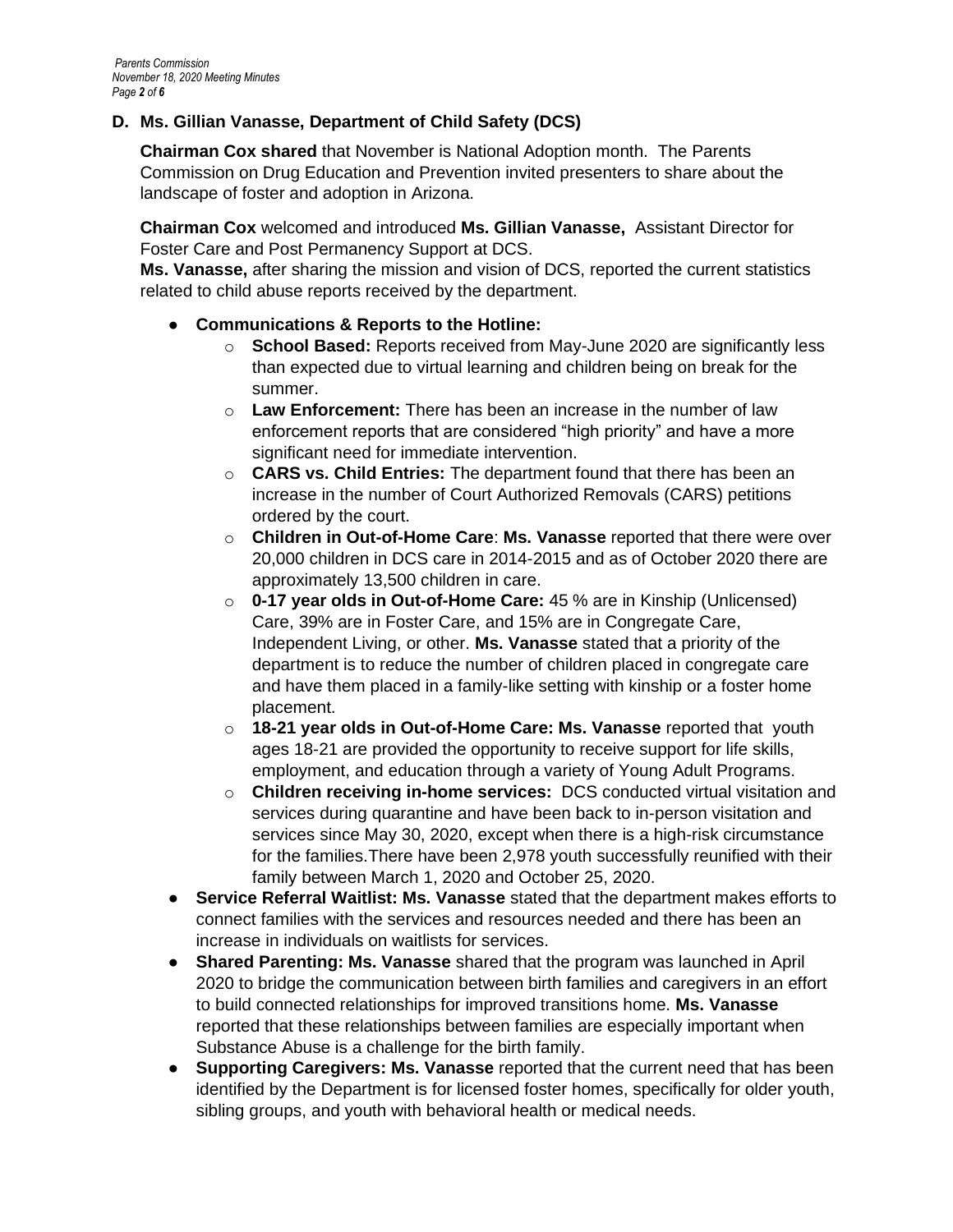## ● **Adoption Recruitment**

- o "Children's Heart Gallery" has been re-designed and relaunched to bring awareness to the children in foster care in Arizona. [\(www.childrensheartgallery.org\)](http://www.childrensheartgallery.org/).
- $\circ$  "Light Up a Life" is a site to provide an opportunity to learn about becoming a foster parent and to learn about the impact foster parents have in children's lives.

**Chairperson Cox** thanked the presenter and asked if there were any questions for the presenter.

**Mr. Bryan Harris** asked **Ms. Vanasse** how people can get involved in addition to donations.

**Ms. Vanasse** responded and shared that there are volunteer opportunities at dcs.az.gov including becoming a mentor to a foster child or by becoming a Child Appointed Special Advocate (CASA). She also shared that CarePortal is an application utilized by the faithbased communities to support kinship and foster families.

**Ms. Denise Beagley** shared that she was grateful for the support and services that the Department of Child Safety is providing for children and families. **Ms. Beagley** shared her experiences with children needing the department's involvement and stated that she has seen a positive shift in the department's involvement and appreciates the work the department is doing.

**Chairman Cox** stated that he mirrored the sentiments of **Ms. Beagley**. **Chairman Cox** shared his appreciation for the Department of Child Safety and the support they have provided at his precinct through supportive services and coordination of resources.

**Ms. Vanasse** encouraged individuals to engage through social media to learn about what the Department of Child Safety is doing to engage the community in their efforts. **Mr. Bryan Harris** asked **Ms. Vanasse** if she has shared the links to their social media accounts. **Ms. Vanasse** stated that she had not, but would share them with **Ms. Kim Brooks, GOYFF**, to distribute to the commission members.

**E. Southern Arizona Children's Advocacy Center (SACAC), Tucson, AZ Chairman Cox** welcomed and introduced **Mrs. Anna Loebe,Southern Arizona Children's Advocacy Center. Mrs. Anna Loebe** thanked the commission for the invitation to present and introduced the Executive Director, **Marie Fordney** and **Crystal Narcho**, Family Support Specialist Supervisor. **Ms. Loebe** indicated that **Ms. Fordney** and **Ms. Narcho** would be available for questions after the presentation.

**Mrs. Loebe** shared that the Southern Arizona Children's Advocacy Center is a childsensitive environment providing the following services in one place:

Investigative and advocacy services to child victims & their families. They provide expert medical evaluations, videotaped forensic interviews, crisis intervention and case coordination with law enforcement and Department of Child Safety. **Mrs. Loebe** stated that SACAC offers parent education classes and they utilize the STEP parent education curriculum to support parents in learning about healthy relationships, how to talk to children that have experienced abuse, and how to build positive relationships.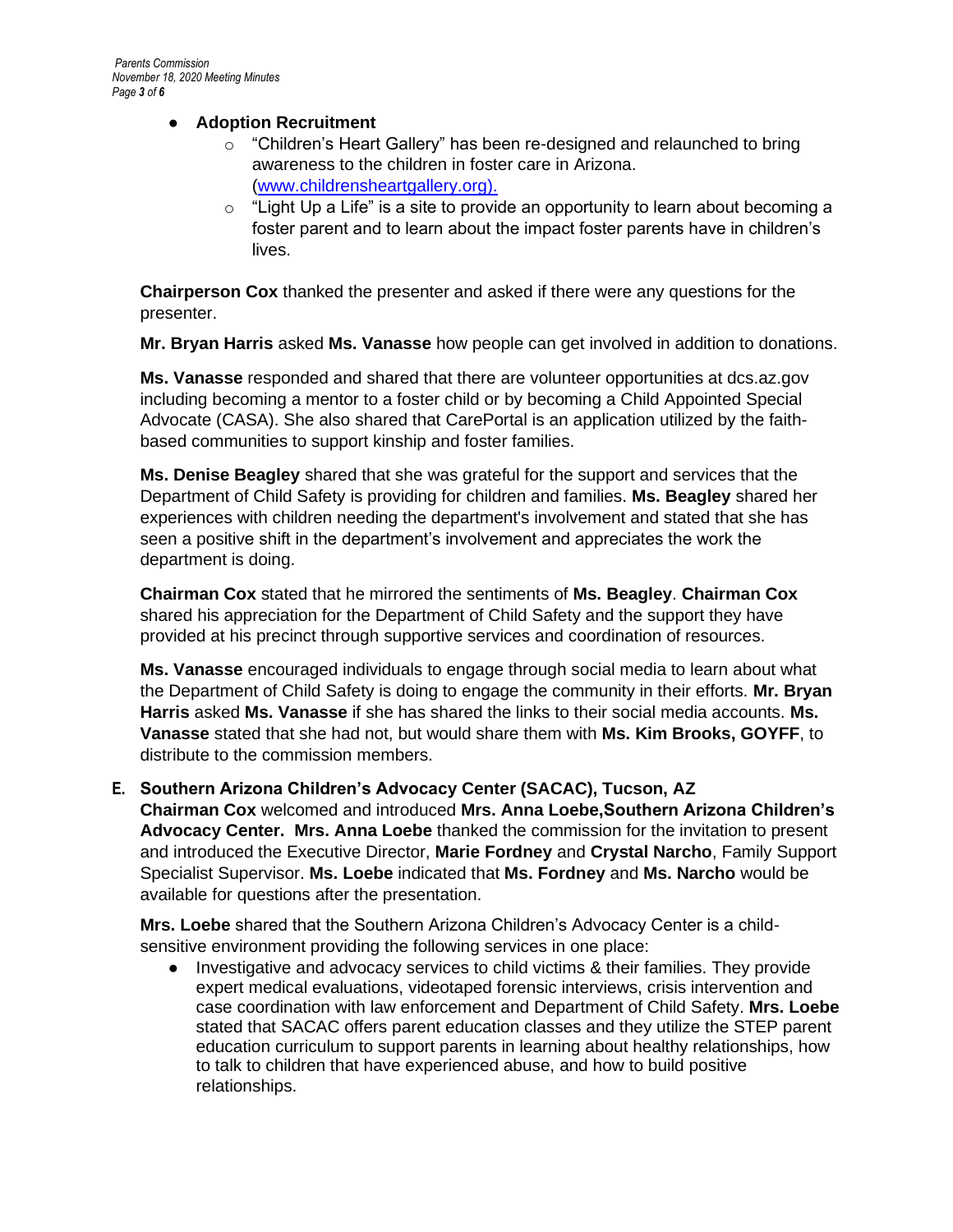● **Mrs. Loebe** stated that children placed in foster care may grieve the loss of their parents, need mental health services, or may have involvement in the juvenile justice system. **Mrs. Loebe** shared that an adverse childhood experience (ACEs) increases the use of alcohol and substance use. **Mrs. Loebe** stated that older children often repeat the cycle of substance use to find a way to numb the pain from their own experiences.

**Ms. Loebe** stated areas of opportunity to support adoptive parents:

- Increased multi-agency collaboration to provide wraparound services and support
- Trauma-informed practices and training for providers from a family systems perspective and to understand the complex dynamics of the "new families" created through foster and adoption.
- Providers to be culturally competent to be better equipped to work with families of all races, cultures, ethnicities, and sexual orientations.
- Improved support services for kinship, foster, & adoptive parents to include supportive services post-placement or in the event of a disruption.

**Chairman Cox** thanked **Southern Arizona Children's Advocacy Center** for her presentation and asked if there were any questions at 11:02 a.m..

**Ms. Kristine FireThunder** asked Ms. Loebe about what SACAC has found to be appropriate cultural competence training and if there was a specific number of hours or type of training prescribed to achieve cultural competence. Ms. Marie Fordney, Executive Director of SACAC, shared that the agency recognizes that a training that includes the identification of implicit biases coupled with cultural competency training is needed. Ms. Fordney shared that SACAC is looking at innovative approaches to develop a training that is comprehensive and responsive to community needs.

**Chairman Cox** thanked **Southern Arizona Children's Advocacy Center** and asked if there were any further questions. There were no additional questions.

## **F. Subgrantee Updates, Nicole Valenzuela, Program Administrator, Governor's Office of Youth, Faith and Family**

**Chairman Cox** introduced **Ms. Nicole Valenzuela** who indicated that grantees reported that there were over 4,300 individuals served in the first quarter (July, August, and September) and in October 2020 alone the grantees reported over 9,500 individuals served. **Ms. Valenzuela** shared that site visits have resumed virtually.

**Ms. Valenzuela** provided updates for two Parent Commission Grantees:

- **Child & Family Resources, Inc. (CFR)**
	- o When CFR moved to a virtual platform, they took the opportunity to implement a Spanish version of the program as well to broaden their reach in the community and meet the needs of their local families.
	- o CFR increased their collaboration efforts with the Department of Corrections and Manzanita Employment Center and parents being released from custody were referred to the program. JDAI,Pima County Juvenile Court and Jewish Family Services have promoted the program and assisted families to overcome barriers to their participation.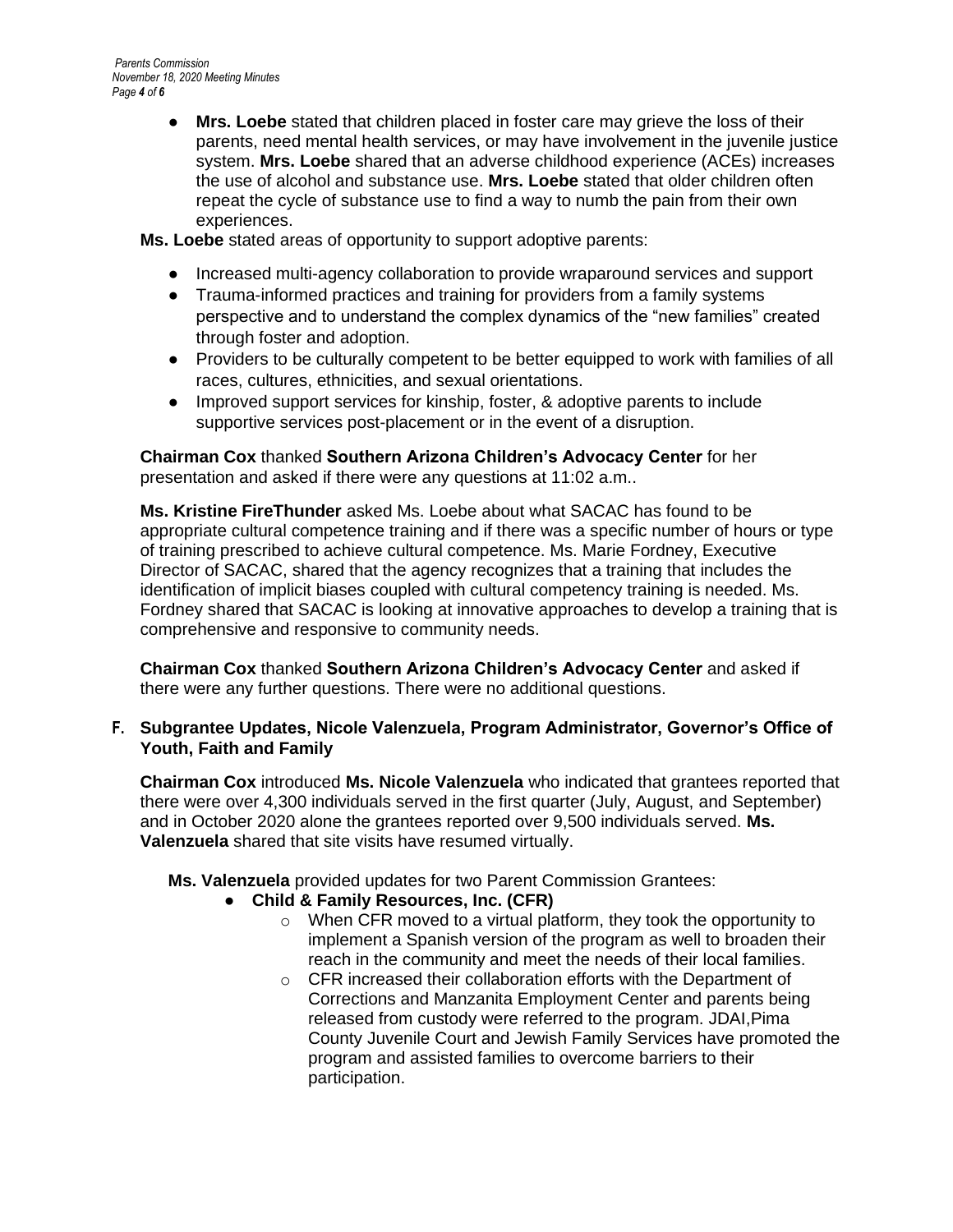## ● **Chicanos Por La Causa (CPLC)**

- o CPLC implemented a "Trauma Informed Action Plan" to identify and respond to the immediate needs in the communities they serve.
- o CPLC's culturally competent approach, partnership with the Navajo Nation, and diverse staff, including members of the Navajo Nation, contribute to the successful outcomes of participants.

**Chairman Cox** thanked **Ms. Valenzuela** for her update and asked if there were any questions at 11:14 a.m. There were no questions.

## **G. ANNOUNCEMENTS**

**Chairman Cox** asked if any commissioners had any announcements they would like to share.

**Denise Beagley** shared a "Save the Date" for a First Responders and Mental Health conference on April 8th and 9th, 2021. **Ms. Beagley** shared that the event is being planned as a "live" event at this time, but will transition to virtual if needed. **Chairman Cox** thanked **Ms. Beagley** for the announcement. **Chairman Cox** shared that there have been some advancements in the roll-out of the first COVID-19 vaccines.

**Eric Meaux,** shared information about a project Maricopa County Department of Public Health and Maricopa County Juvenile Probation Department is working on to improve the awareness about opioid use for youth in juvenile detention and to provide linkages to services on a virtual platform.

**Chairman Cox** asked the commission members how the passing of Proposition 207 would impact each of their fields and the potential impact on the work of the Parents Commission and Parents Commission grantees. **Eric Meaux** stated that there will be areas that will need to be addressed at Maricopa County Juvenile Probation Department. Chairman Cox proposed continued discussions at future commission meetings.

**Tonya Hamilton**, Deputy Director, provided the following information:

- The GOYFF awarded 22 subgrantees through the Substance Abuse Block Grant (SABG) administered by the Substance Abuse and Mental Health Services Administration (SAMHSA). A total of \$3.5 million was awarded for Trauma Informed Primary Prevention Grant (TIPP) programming which supports and expands the utilization of the principles of trauma-informed care in a comprehensive approach to preventing substance abuse.
- STOP RFGA awardees will be selected and will be announced on the GOYFF website in December. A total of \$2.5 million is being offered for a 3 year grant cycle through federal funds authorized through the Violence Against Women Act (VAWA) and administered by the Department of Justice's Office on Violence Against Women.
- GOYFF is hosting a grant writing workshop, free to the community at large on November  $18<sup>th</sup>$  and  $19<sup>th</sup>$ . GOYFF focused on non-profits and tribal nations.